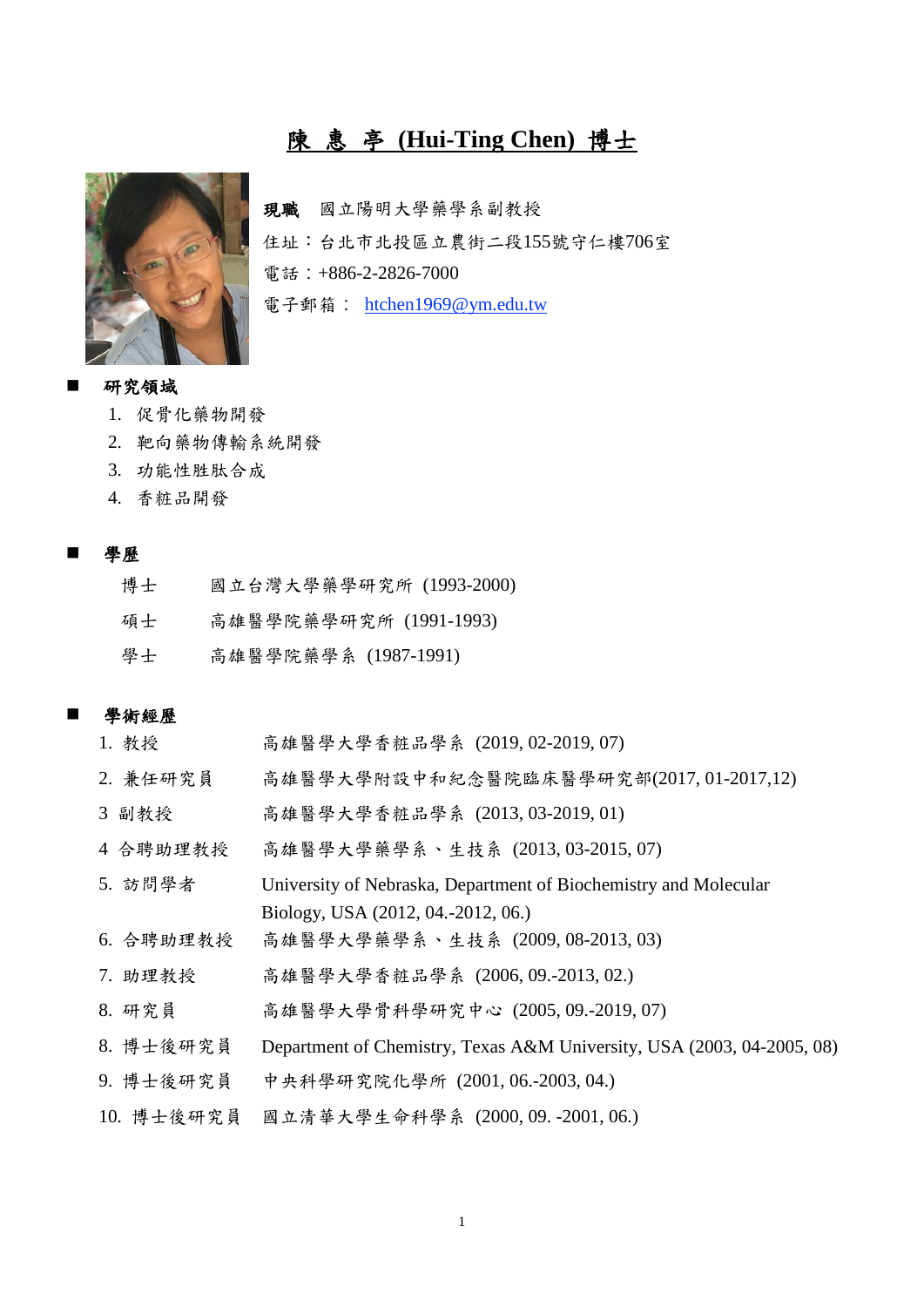#### 行政經歷

| 課外活動組組長 | 高雄醫學大學學務處 (2013,08.-2018,07.) |  |
|---------|-------------------------------|--|
| 國際組組長   | 高雄醫學大學藥學院 (2009,08-2011,07)   |  |

#### 學術榮譽

- 1. 高雄醫學大學研究績優教師-產學合作卓越獎 (2017)
- 2. 高雄醫學大學研究績優教師-產學合作績優獎 (2011、2016)
- 3. 高雄醫學大學研究績優教師-產學合作優良獎 (2015)
- 4. 高雄醫學大學研究績優教師-技術移轉優良獎 (2015、2016)
- 5. 高雄醫學大學研究績優教師-專利獲證績優獎 (2013、2014、2015)
- 6. 高雄醫學大學研究績優教師-專利獲證 優良獎 (2016)
- 7. 高雄醫學大學研究績優教師-優秀論文獎(2014、2016)

#### 教學輔導榮譽

- 1. 高雄醫學大學校級績優輔導老師 (2015、2017)
- 2. 高雄醫學大學校級績優導師 (2014)
- 3. 高雄醫學大學校級教學優良教師獎 (2010、2012)
- 執照 藥師執照 (證書:藥字第 018472 號)

# 著作目錄

- 期刊論文**(Selected Publications, 2014-2019)**
- 1. Tsai, C.-H.; Tang, Y.-H.; **Chen, H.-T.;** Yao, Y.-W.; Chien, T.-C.;\* Kao, C.-L.\* A selective glucose sensor: cooperative effect by monoboronic acid-modified poly(amidoamine) dendrimers, *Chem. Comm.* **2018**, *54*, 4577-4580.
- 2. Selvaraj, A.; **Chen, H.-T.**; Huang, A. Y.-T.; Kao, C.-L.\* Expedient on-resin modification of a peptide C terminus through a benzotriazole linker. *Chem. Sci.* **2018**, *9*, 345-349.
- 3. Teong, B.; Wu, S.-C.; Chang, C.-M.; Chen, J.-W.; **Chen, H.-T.**; Chen, C.-H.; Chang, J.-K.; Ho M.-L. The stiffness of a crosslinked hyaluronan hydrogel affects its chondro-induction activity on hADSCs. *J. Biomed. Mater. Res. B Appl. Biomater.* **2018**; 106B:2, 808–816.
- 4. Kao, C.-L.;\* Huang, A. Y.; **Chen, H.-T**. Solid-Phase Synthesis of a Seventh-Generation Inverse Poly(amidoamine) Dendrimer: Importance of the Loading Ratio on the Resin. *Macromol. Rapid Commun.* **2017**, doi: 10.1002/marc.201700062.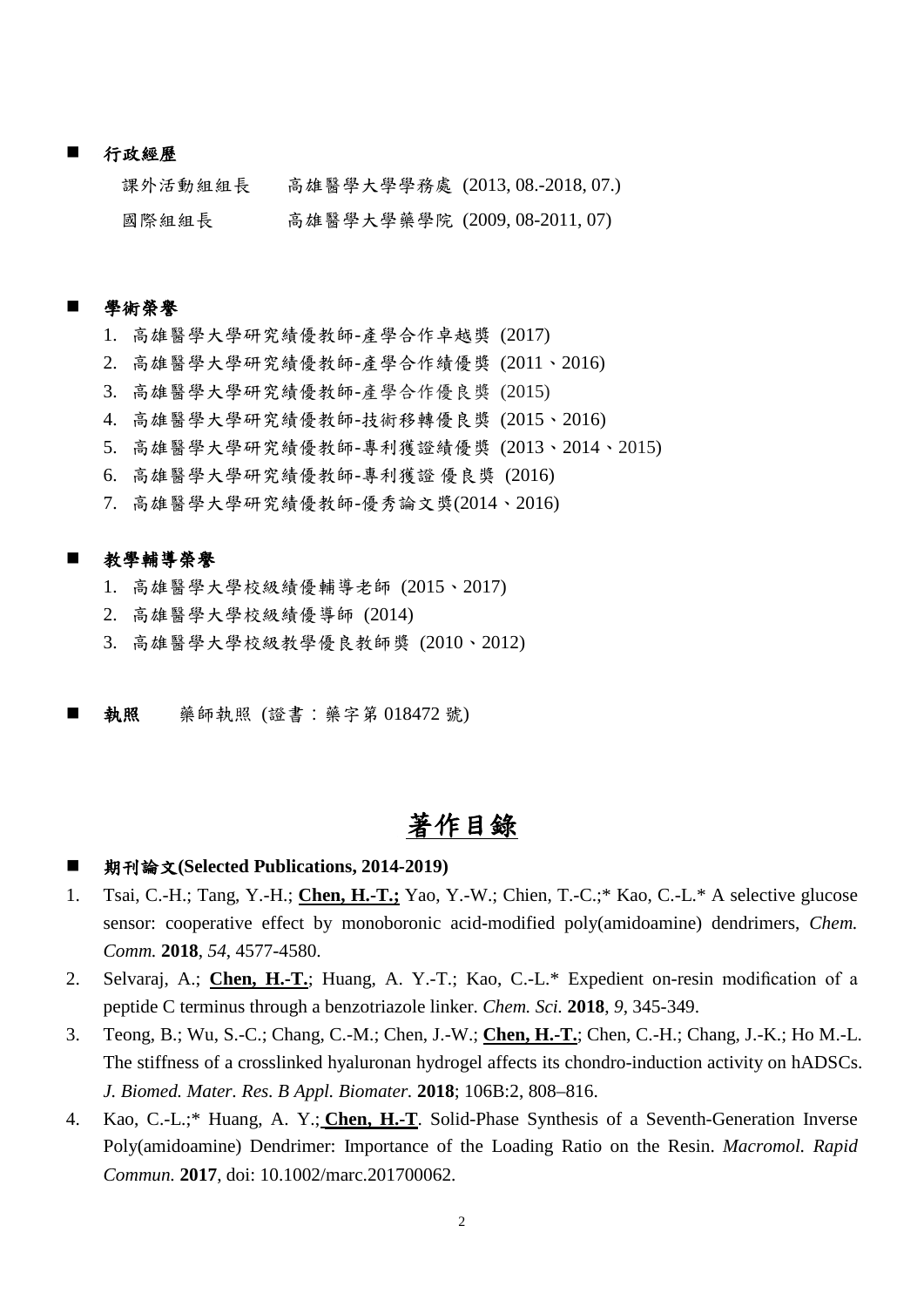- 5. Tsai, C.-H.; Fang, Y.-W.; **Chen, H.-T.**; Kao, C.-L.\* Accelerated hydrolysis of boronic acid in a modified poly(amidoamine) dendrimer: identification of a factor leading to the production of an impurity in boronic acidcontaining PAMAM dendrimers. *Can. J. Chem.*, **2017**. *95*, 984-990.
- 6. Ingersoll, M. A.; Miller, D. R.; Martinez, O.; Wakefield, C. B.; Hsieh, K.-C.; Simha, M. V.; Kao, C.-L.; **Chen, H.-T.**;\* Batra, S. K.; Lin, M.-F.\* Statin Derivatives as Therapeutic Agents for Castration-Resistant Prostate Cancer. *Cancer Lett.* **2016**, 383, 94-105.
- 7. Wu, N.-L.; Lee, T.-A.; Wang, S.-F.; Li, H.-J.; **Chen, H.-T.**; Chien, T.-C.; Huang, C.-C.; Hung, C.-F.\* Green fluorescent protein chromophore derivative suppresses ultraviolet A-induced JNK-signalling and apoptosis in keratinocytes and adverse effects in zebrafish embryos. *Exp. Dermatol*. **2016**, *25*, 983-990.
- 8. Huang, A. Y.-T.; Patra, S.; **Chen, H.-T.**; Kao, C.-L.\*, Simanek, E. E. Solid-phase Synthesis of Libraries of Triazine Dendrimers and Orthogonal Staining Methods for Tracking Reactions on Resin. *Asian J. Org. Chem.* **2016**, *5*, 860-864.
- 9. Tseng, H.-Y.; Chen, H.-P.; Tang, Y.-H.; **Chen, H.-T.**; Kao, C.-L.; Wang, S.-C.. The Debye light scattering equation's scaling relation reveals the purity of synthetic dendrimers. *J. Nano. Res.* **2016**, 18, 53.
- 10. Wang, M.-C.; Shih, W.J.; Hung, I-M.;\* **Chen, H.-T.**;\* Hon, M.-H.; Huang, H.-H. Characterization of calcium phosphate apatite with variable Ca/P ratios sintered at low temperature. *Ceram. Int.*, **2015**, 41, 1223-1233.
- 11. Wang, M.-C.; **Chen, H.-T.\***; Shih, W.-J.;\* Chang, H.-F.; Hon, M.-H.; Hung, I-M.\* Crystalline size, microstructure and biocompatibility of hydroxyapatite nanopowders by hydrolysis of calcium hydrogen phosphate dehydrate (DCPD). *Ceram. Int.* **2015**, *41*, 2999–3008.
- 12. Vandavasi, J.K.; Hu, W.-P.; Senadi, G. C.; Chen, H.-T.; Chen, H.-Y.; Hsieh, K.-C.; Wang, J.-J. Aryl λ 3 -Iodane-Mediated 6-exo-trig Cyclization to Synthesize Highly Substituted Chiral Morpholines. *Adv. Synth. Catal.* **2015,** *357*, 2788 – 2794.
- 13. Lin, P.-Y.; Hsieh, C.-W.; Kung, M.-L.; Chu, L.-Y.; Huang, H.-J.; **Chen, H.-T**.; Wu, D.-C.; Kuo, C.-H.; Hsieh, S.-L.; Hsieh, S. Eco-friendly synthesis of shrimp egg-derived carbon dots for fluorescent bioimaging. *J Biotechnol.* **2014**, *189*, 114-119.
- 14. Hsieh, K.-C.; Kao, C.-L.; Feng, C.-W.; Wen, Z.-H.; Chang, H.-F.; Chuang, S.-C.; Wang, G.-J.; Ho, M.-L.; Wu, S.-M.;\*Chang, J.-K.;\* **Chen, H.-T.\*** A Novel Anabolic Agent: A Simvastatin Analogue without HMG-CoA Reductase Inhibitory Activity. *Org. Lett.* **2014**, *16*, 4376-4379.
- 15. Kung, M.-L.; Lin, P.-Y.; Hsieh, C.-W.; Tai, M.-H.; Wu, D.-C.; Kuo, C.-H.; Hsieh, S.-L.; **Chen, H.-T.**; Hsieh, S. Bifunctional peppermint oil nanoparticles for antibacterial activity and fluorescence imaging. *ACS Sustain. Chem. Eng.;* **2014**, *2*; 1769–1775.
- 16. Zeng, C.-J.; Chen, C.-J.; Chang, C.-W.; **Chen, H.-T.**\*; Chien, T.-C.\* Copper(I) Iodide-Catalyzed Synthesis of *N,N'*-Disubstituted Guanidines from N-Substituted Cyanamides. *Aust. J. Chem.* **2014**, *67*, 1134–1137.
- 17. Cheng, H.; **Chen, H.-T.**; Hsien, K.-C.; Lu, C.-Y.; Chen, P.-Y. New copper complexes incorporated